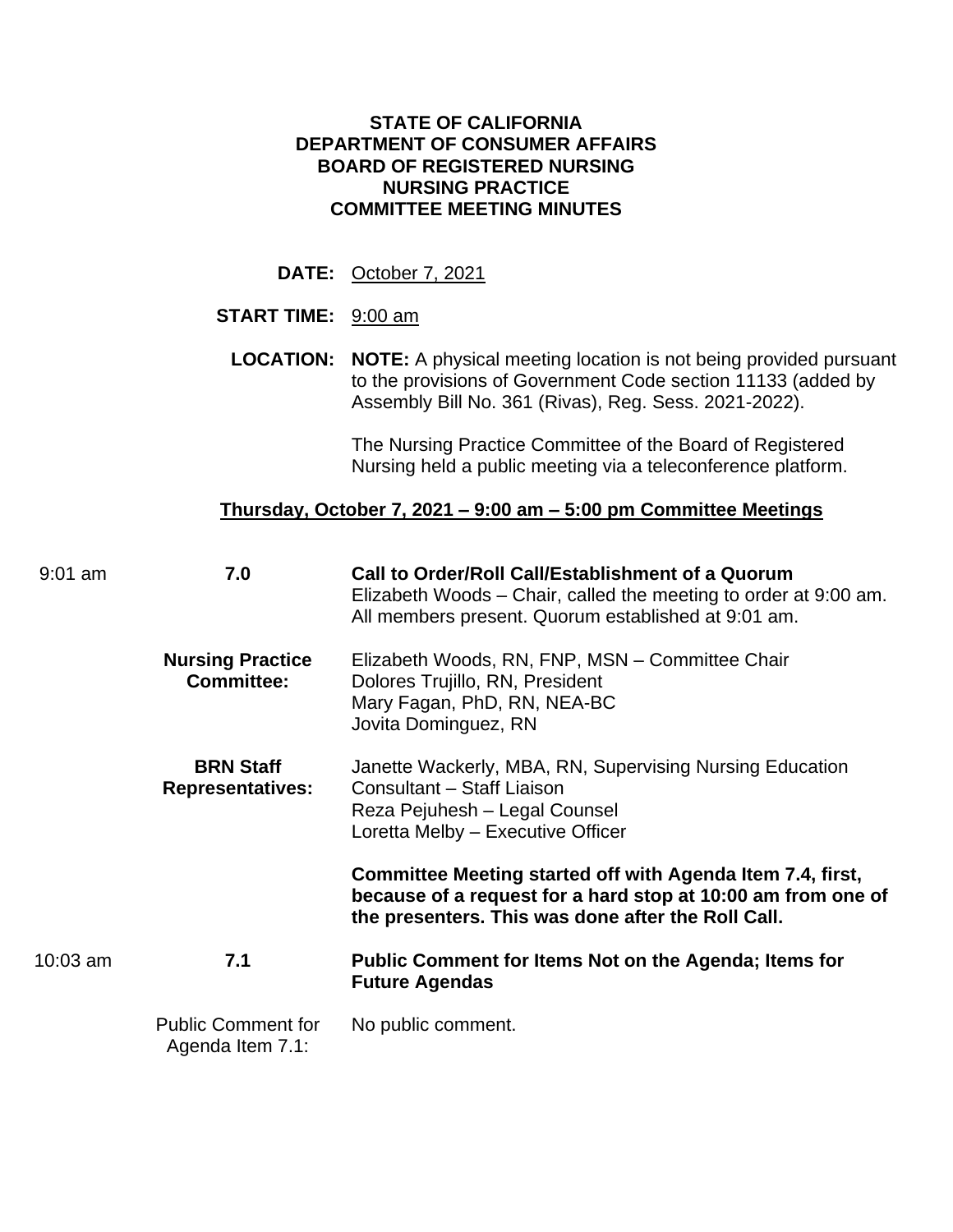| $10:10$ am | 7.2                                           | <b>Review and Vote on Whether to Approve Previous Meeting</b><br><b>Minutes:</b><br>$\triangleright$ June 24th, 2021<br><b>Elizabeth Woods:</b> Motion, to approve the previous meeting<br>minutes. |    |    |    |    |  |  |
|------------|-----------------------------------------------|-----------------------------------------------------------------------------------------------------------------------------------------------------------------------------------------------------|----|----|----|----|--|--|
|            | <b>MOTION:</b>                                |                                                                                                                                                                                                     |    |    |    |    |  |  |
|            | SECOND:                                       | <b>Dolores Trujillo</b>                                                                                                                                                                             |    |    |    |    |  |  |
|            | <b>Public Comment for</b><br>Agenda Item 7.2: | No public comment.                                                                                                                                                                                  |    |    |    |    |  |  |
|            | VOTE:                                         |                                                                                                                                                                                                     | EW | DT | MF | JD |  |  |
|            |                                               | Vote                                                                                                                                                                                                | Y  | Y  | Y  | Y  |  |  |
|            |                                               | Key: Yes: Y   No: N   Abstain: A   Absent for Vote: AB                                                                                                                                              |    |    |    |    |  |  |
|            |                                               | <b>Motion Passed</b>                                                                                                                                                                                |    |    |    |    |  |  |
| 10:16 am   | 7.3                                           | <b>Discussion and Possible Action: Regarding the Nursing</b><br>Practice Committee's scope, charter, etc.                                                                                           |    |    |    |    |  |  |
|            | <b>Committee Member</b><br>Discussion:        | Mary Fagan: Asked to add "emerging issues" to the charter.                                                                                                                                          |    |    |    |    |  |  |
|            |                                               | Jeanette Wackerly: Recommended to add "common and<br>emerging issues" to the charter.                                                                                                               |    |    |    |    |  |  |
|            |                                               | Mary Fagan: Agreed and asked to add "such as nursing burnout<br>and/or fatigue" as well.                                                                                                            |    |    |    |    |  |  |
|            |                                               | <b>Betty Woods:</b> Requested to add "etc." to the end of the<br>parenthesis.                                                                                                                       |    |    |    |    |  |  |
|            | <b>MOTION:</b>                                | Mary Fagan: Motioned to accept the charter with the stated<br>changes.                                                                                                                              |    |    |    |    |  |  |
|            | <b>SECOND:</b>                                | <b>Elizabeth Woods</b>                                                                                                                                                                              |    |    |    |    |  |  |
|            | <b>Public Comment for</b><br>Agenda Item 7.3: | <b>Dolores Trujillo:</b> Expressed adding the term "moral distress" with<br>nurses to be added to the Charter.                                                                                      |    |    |    |    |  |  |
|            |                                               | A new Motion, and Second were made- once the additional<br>amendments were added, by Board President Trujillo.                                                                                      |    |    |    |    |  |  |
|            | <b>NEW MOTION:</b>                            | Mary Fagan: Motioned to add the language of "moral distress" to<br>the Charter.                                                                                                                     |    |    |    |    |  |  |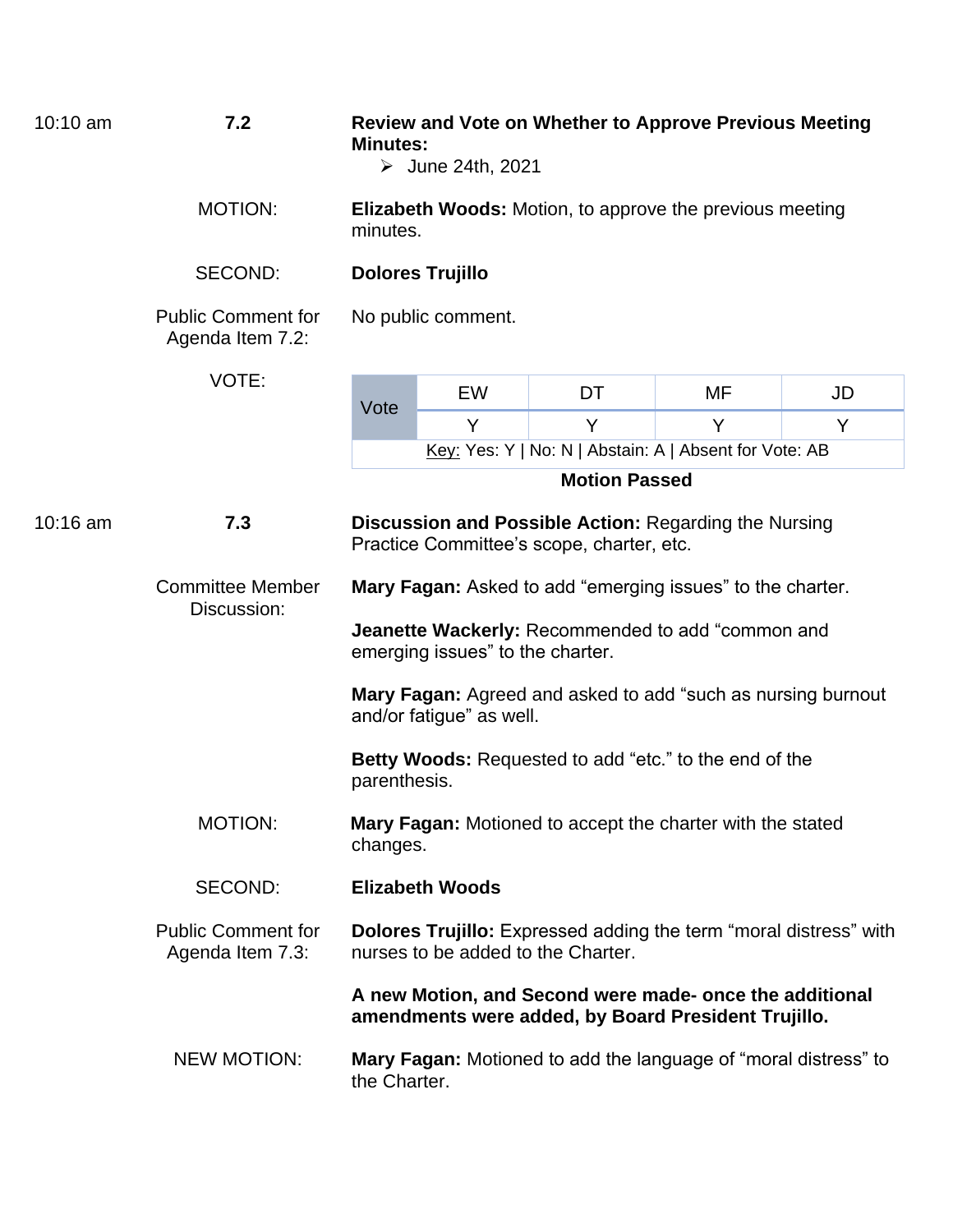|         | <b>NEW SECOND:</b>                     | <b>Dolores Trujillo</b>                                                                                                                                                                                                                                                                                                                                                                                                                                                                                                                     |    |                      |                                                                                                                             |    |  |  |
|---------|----------------------------------------|---------------------------------------------------------------------------------------------------------------------------------------------------------------------------------------------------------------------------------------------------------------------------------------------------------------------------------------------------------------------------------------------------------------------------------------------------------------------------------------------------------------------------------------------|----|----------------------|-----------------------------------------------------------------------------------------------------------------------------|----|--|--|
|         | VOTE:                                  |                                                                                                                                                                                                                                                                                                                                                                                                                                                                                                                                             | EW | DT                   | MF                                                                                                                          | JD |  |  |
|         |                                        | Vote                                                                                                                                                                                                                                                                                                                                                                                                                                                                                                                                        | Y  | Y                    | Y                                                                                                                           | Y  |  |  |
|         |                                        | Key: Yes: Y   No: N   Abstain: A   Absent for Vote: AB                                                                                                                                                                                                                                                                                                                                                                                                                                                                                      |    |                      |                                                                                                                             |    |  |  |
|         |                                        |                                                                                                                                                                                                                                                                                                                                                                                                                                                                                                                                             |    | <b>Motion Passed</b> |                                                                                                                             |    |  |  |
| 9:07 am | 7.4                                    | <b>Discussion and Possible Action: Regarding request from</b><br>Atkinson, Andelson, Loya, Ruud & Romo for a formal opinion:<br>"Does a registered nurse commit misconduct subject to<br>disciplinary action when the nurse administers medicinal cannabis<br>to a qualified patient student on a school campus pursuant to a<br>physician's care plan?"                                                                                                                                                                                    |    |                      |                                                                                                                             |    |  |  |
|         | <b>Committee Member</b><br>Discussion: | <b>Reza Pejuhesh:</b> Explained that the effect of this is limited to the<br>parties involved but that it isn't an isolated incident within school<br>districts and could potentially be a reoccurring issue. Further<br>explained that it would be called a precedential decision and could<br>be relied on for other cases if this issue occurs again.                                                                                                                                                                                    |    |                      |                                                                                                                             |    |  |  |
|         |                                        | Elizabeth Woods: Expressed concerns over the issue as to why<br>the Board is dealing with this issue years later.                                                                                                                                                                                                                                                                                                                                                                                                                           |    |                      |                                                                                                                             |    |  |  |
|         |                                        | Reza Pejuhesh: Explained that the Office of Administrative<br>hearings had a decision back in 2018 regarding a different set of<br>circumstances which dealt with the passing of the use for<br>Cannabis with Federal and Local governments. Free and Public<br>Education (FAPE) requires that students receive a free and public<br>education. The Administrative Law Judge had ruled back in 2018<br>that a student may receive the medicinal Cannabis products at<br>school in order to continue to receive a free and public education. |    |                      |                                                                                                                             |    |  |  |
|         |                                        | Mary Fagan: Questioned if the Board can give a formal decision<br>or based on the issue and if there is risk to the Board by giving a<br>formal opinion/decision.                                                                                                                                                                                                                                                                                                                                                                           |    |                      |                                                                                                                             |    |  |  |
|         |                                        | <b>Reza Pejuhesh:</b> Explained that a Board decision may not<br>necessarily be cited for future legal proceedings. These are<br>informal opinions and would be non-binding in the future.<br>Expressed that there wouldn't be a risk if the Board has an opinion<br>on this issue.                                                                                                                                                                                                                                                         |    |                      |                                                                                                                             |    |  |  |
|         |                                        |                                                                                                                                                                                                                                                                                                                                                                                                                                                                                                                                             |    |                      | Mary Fagan: Questioned if the Committee should make a motion<br>today for that motion to move forward to Board in November. |    |  |  |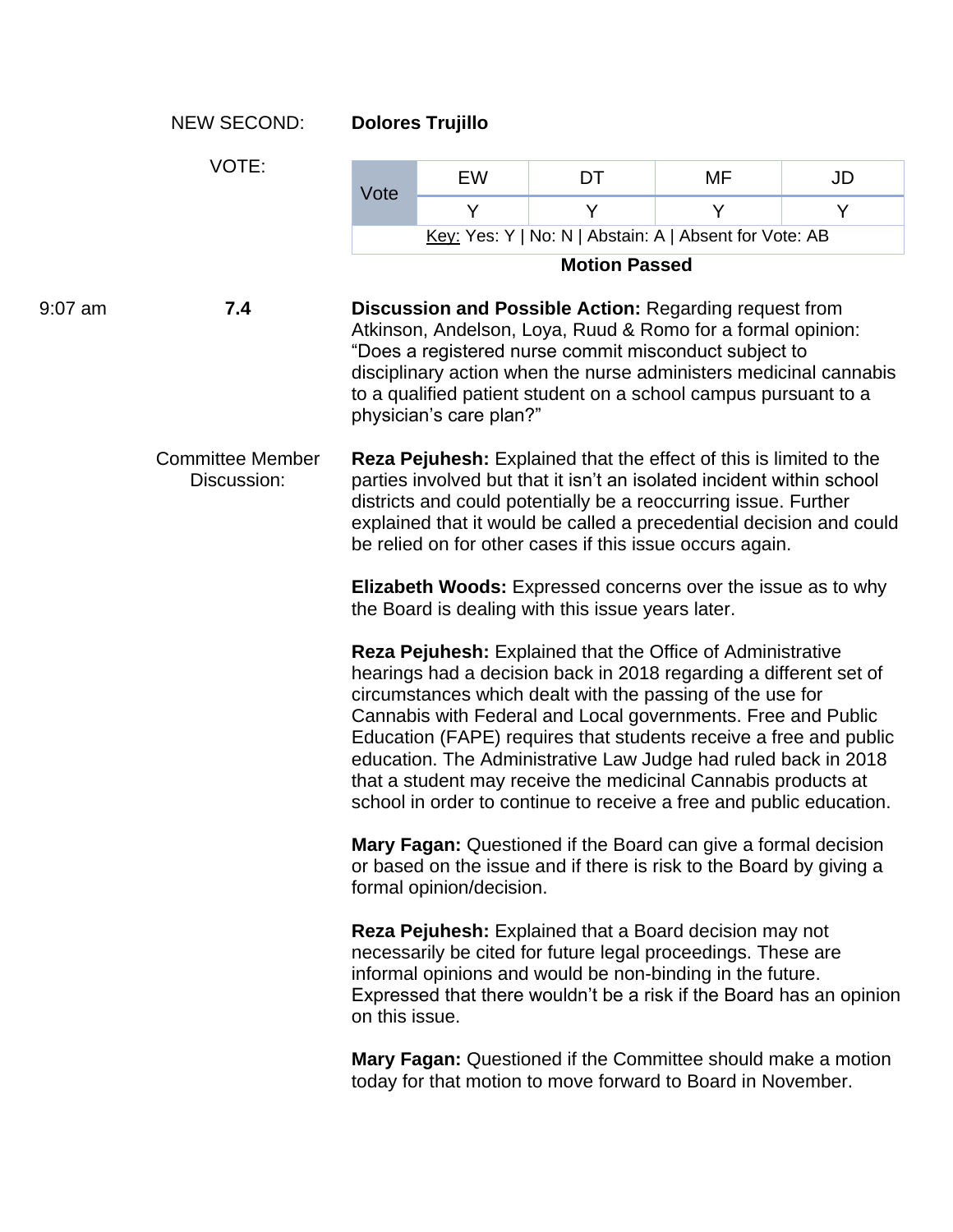**Loretta Melby:** Expressed that as nurses medicinal uses for products are used constantly and it would be beneficial for the Board to give an opinion. This will allow people to have a reference statement that they can use.

**Michael Davis, Attorney:** Expressed that this issue has been involved with various circumstances and proceedings over several years. The 2018 case was a separate set of facts with similar circumstances. Further explained that Physicians would have to make the recommendation for a patient based on their experience and that a physician would have to conduct a medical examination initially before making a recommendation for administering medicinal cannabis to a patient.

**Elaine Yamaguchi, BPNPT:** Explained that this issue will become a bigger issue in the future, and she will also be presenting to her Board.

**Dolores Trujillo:** Asked if this separate from the FDA drug, Epi DLX.

**Michael Davis, Attorney:** Explained that this is a separate issue.

**Loretta Melby:** Further explained that Epi DLX- is CBD and it does not contain the THC.

**Mary Fagan:** Questioned if this decision be made as declaratory or precedential.

**Reza Pejuhesh:** Explained that a declaratory decision does not need to be made precedential, necessarily. Further explained that a precedential decision can be used in the future for legal proceedings, cited as authority as an administrative decision, and will not have restrictions or limitations for future issues. A declaratory decision more informal and is not served as precedent for use in other cases.

MOTION: **Mary Fagan:** Motioned to advance this to the full Board in November for further discussion.

## SECOND: **Dolores Trujillo**

Public Comment for Agenda Item 7.4: **Sheri Coburn, California School Nurses Association:**  Expressed that medicinal marijuana has been administered to students, under the Compassionate Care Act. Without prescriptive